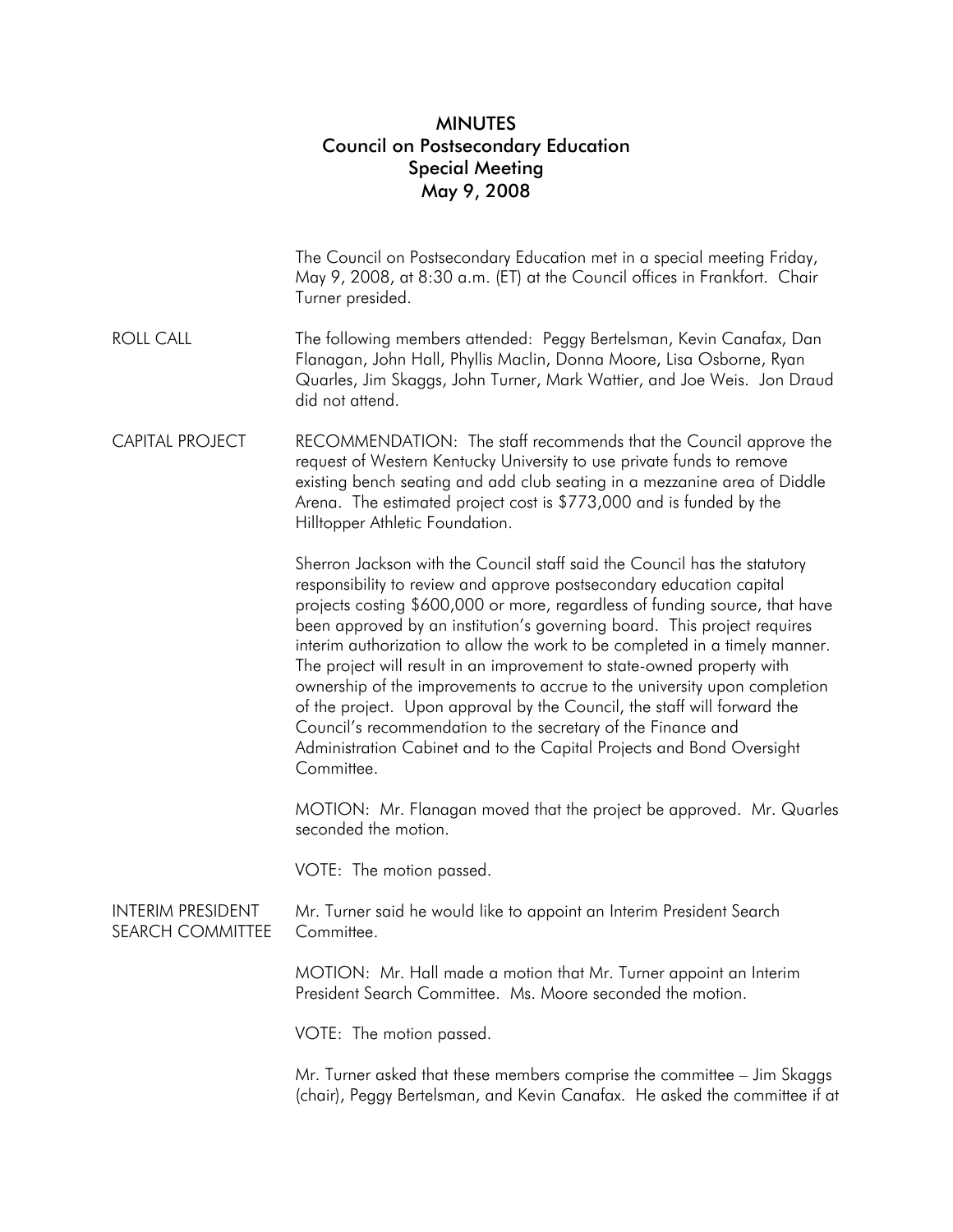all possible to bring a recommendation of potential candidates to the May 23 Council meeting.

## 2008-09 TUITION AND MANDATORY FEES

Mr. Flanagan said that the Budget and Finance Policy Group met May 8 to consider the 2008-09 tuition and mandatory fee recommendations. The Council staff shared a presentation about their recommendations and the policy group also heard from representatives from five of the institutions. The policy group approved a motion to recommend to the full Council the staff recommendations. He said that the policy group members have worked closely with the staff since the April 30 and May 1 tuition hearings to develop these recommendations.

Jim Applegate, the Council's vice president for academic affairs, said that these are the recommendations from the Council's senior professional staff. He said that in the nine years he has served the Council, the Council to this date has without exception approved institutional proposals for tuition requests for increases for various reasons. Ultimately the result has been an average double-digit increase and a significant reduction in the affordability of postsecondary education for Kentucky's citizens. He said that the proposals reflect a balanced, careful review of the institutions' written and oral proposals. He said that everyone is working for what is good for the postsecondary system and what is good for Kentucky. However, the Council is vested with the final authority to set rates because it must come to this task with a different perspective that includes not only what the institutions need but also what Kentucky needs both to achieve the goals of House Bill 1 and to keep postsecondary education accessible to its citizens, especially those middle- and lower-income groups that must come to college in far greater numbers than they have in the past if Kentucky is to achieve its Double the Numbers goals. He said that the staff has considered the institutional proposals in terms of a broader set of data about affordability and accessibility of postsecondary education in Kentucky, national market trends, and the ability of Kentucky's institutions to productively pursue the aggressive agenda that has been set for them. He said that the staff is fortunate to have Dr. Hayek lead this process because he brings significant experience with national trends in postsecondary education, institutional experience, and a deep commitment to Kentucky's postsecondary reform agenda.

John Hayek, the Council's interim vice president for finance, talked about the approach and the process that the staff took in developing the recommendations that were presented at the May 8 Budget and Finance Policy Group meeting. He said it was very much a data-driven and research-based approach. The staff has looked at data and information that were provided to the staff by the institutions during the two days of tuition hearings. The Council staff has looked at other data and information as well, related to affordability both at the state and national levels, but also individual student-level data that the Council has and continues to collect on an annual basis. He said that a number of national reports also show where Kentucky ranks in terms of affordability. Over the last year the staff has had the opportunity to have a number of national experts help the staff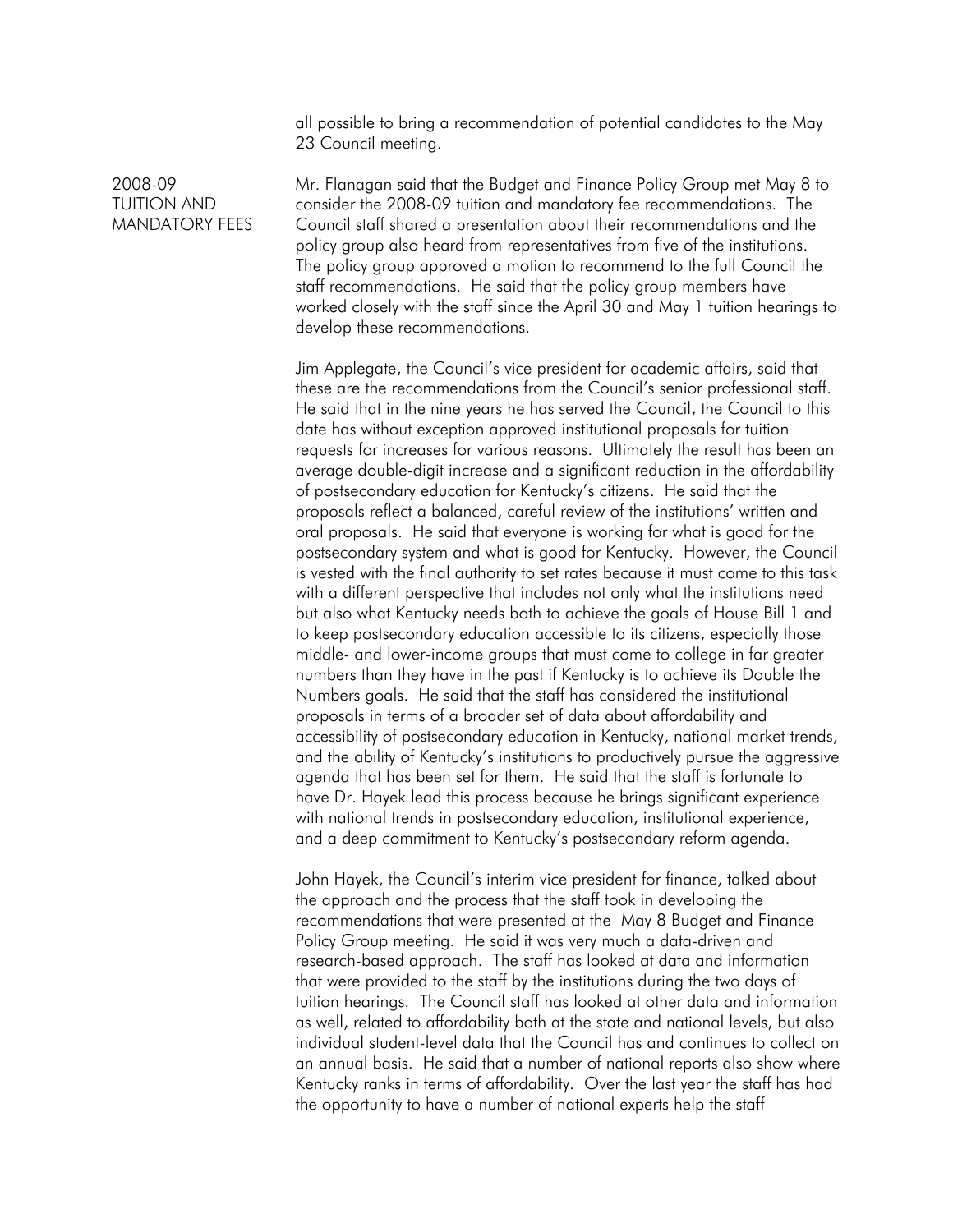understand the data from a national perspective and also in the context of where Kentucky stands currently in 2008 but also looking forward five to ten years from now in terms of whether Kentucky will have an affordable college system in the future. He said that the statewide data as a whole indicate that college is becoming less affordable in Kentucky. The tuition rates at Kentucky's public institutions have risen on average about 10 percent per year since reform began in 1997. The average over the last five years has been about 12 percent. At that rate of increase tuition will double in a sixto eight-year period. He said that if those trends continue, Kentucky will see a doubling of tuition in the state by approximately 2015 and another doubling of tuition by 2022. To put that in perspective, for a comprehensive university charging \$6,000 today, that would be about \$12,000 in the year 2015 and \$24,000 by 2022. He said that if the income levels in Kentucky were growing proportionately to those rates, it would not be such a problem, but Kentucky's income levels over the last five years have grown at about the average rate of 3 percent. So the trends indicate that Kentucky has become less affordable over the last ten years and becomes a situation where the sustainability of those increases into the future is questioned if Kentucky is to remain an affordable place for Kentuckians to attend college.

Dr. Hayek said that data have also been looked at in relation to access. The enrollment trends in the state show that the system as a whole had some very aggressive enrollment growth in the first five years of reform. However, a dramatic slowdown has occurred on average over the last five years.

Dr. Hayek said that there is a challenge ahead in terms of productivity. The staff has talked often about the Double the Numbers goal to increase the level of educational attainment to the national average by 2020. This will require a significant ramp-up of baccalaureate degree production at the institutions. With the staff proposed rates, with no growth at all, an estimated additional \$50-\$60 million of new revenue will come into the system. If there is some enrollment growth and if that enrollment growth is on track with the enrollment growth needed to achieve the Double the Numbers goal by 2020, there will be significantly more of that tuition revenue on the table – nearly \$80-\$100 million in new money in 2008-09 that the institutions will have access to with the adoption of the staff recommended rates. He said that there are costs associated with that enrollment but most are marginal costs.

Dr. Hayek reviewed the tuition policy that the Council adopted in February 2008. It laid out several fundamental objectives to be considered during the tuition-setting process: advancing House Bill 1, Public Agenda, and Double the Numbers goals; ensuring college is affordable and accessible to all qualified Kentuckians; encouraging productive use of resources; balancing the current economic conditions with the need for adequate resources to achieve institutional and statewide priorities; and aligning tuition and financial aid policies to fulfill affordability commitments to students.

Dr. Hayek discussed the process for setting tuition. The tuition policy and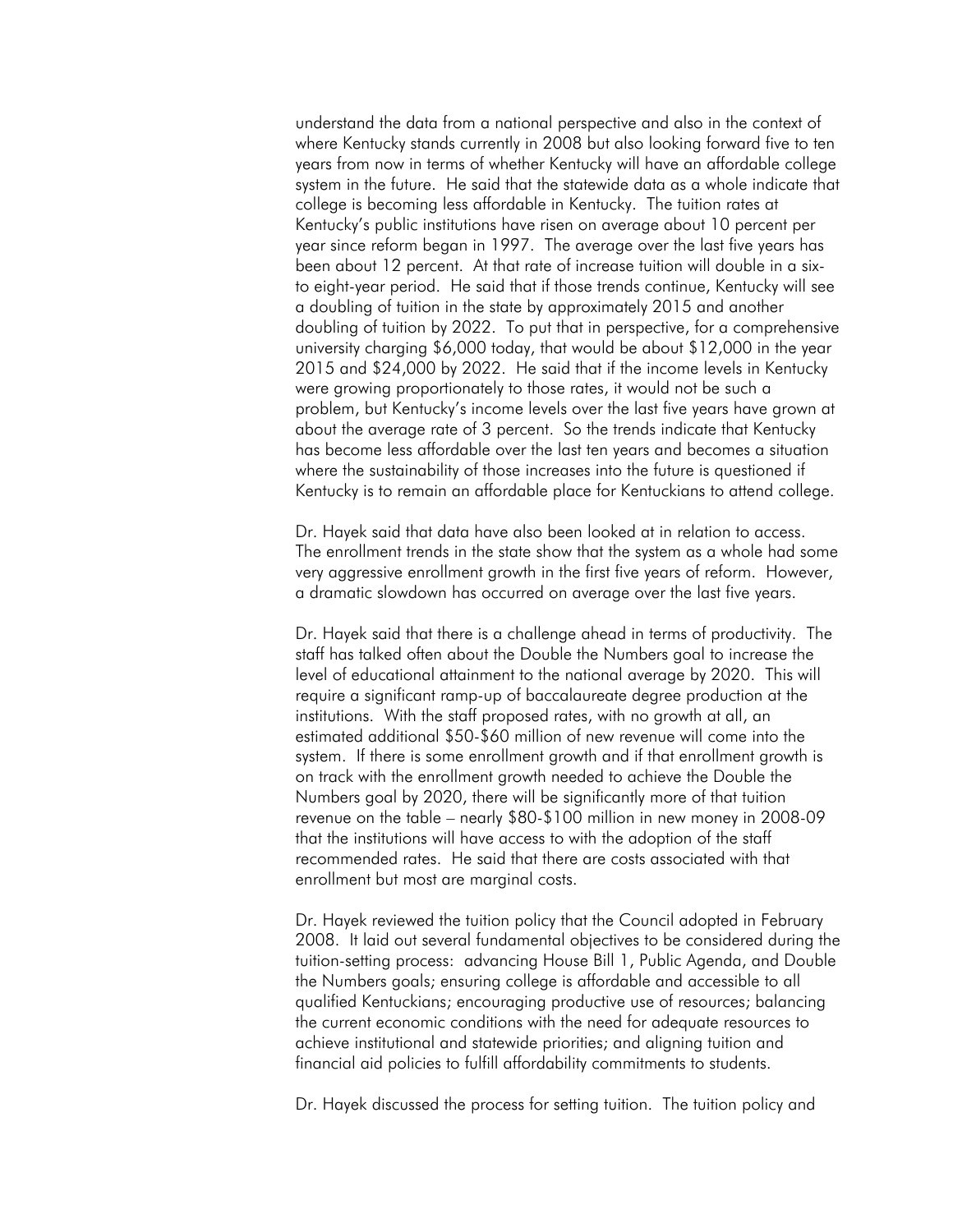process was discussed at the February 1 Budget and Finance Policy Group meeting, and the Council approved the policy and process at its February 26 meeting. The institutions submitted tuition proposals April 25. These included each institution's proposed rate, use of funds, investment in institutional financial aid, and potential consequences of not approving the rates. Tuition hearings were held April 30 and May 1 at which time the presidents presented their tuition proposals to the Council's Budget and Finance Policy Group. The Council staff and policy group members evaluated each institution's request and prepared recommendations informed by data related to tuition policy objectives which the Council will take action on at this meeting.

Dr. Hayek said that the Council has produced three reports which provide a statewide context for tuition setting. The Double the Numbers document shows that enrollment must increase by 3.3 percent each year and degrees by 4.3 percent each year to 2020. The funding document for the 2008-10 postsecondary education budget request recommended base support and targeted new money to strategic priorities to advance the Double the Numbers initiative. The 2006-07 Accountability Report highlights a major challenge in the area of affordability; Kentucky is losing ground on three or four indicators.

Dr. Hayek discussed the historical rates of tuition increases. Over the past five years, tuition in Kentucky has increased at about four times the rate of inflation while the average five-year increase in Kentucky median family income is only 2.9 percent, lower than the rate of inflation. Kentucky is no longer a low-tuition state and is now above the national average. Since FY98, Kentucky's tuition rates increased between 150 and 200 percent.

Dr. Hayek reviewed the recommended rates for each institution. He noted that the staff is recommending approval of all of the institutions' proposed rates for nonresident students, graduate students, nonresident exceptions, and rates for online courses where applicable. He said that the staff is recommending the institution's proposed rate for resident tuition for four of the nine institutions – UK, UofL, Morehead, and Murray. The staff is recommending a revised resident rate for five institutions – EKU, KCTCS, KSU, NKU, and WKU. He said that each institution was considered in an individual manner. Staff was not interested in a "one size fits all" method but rather a balanced approach recognizing the various strengths of the institutions and looking to the future at where they may be in five to ten years.

Mr. Turner asked for comments from the institutions.

NKU President Votruba expressed concerns about the process and timeline leading up to the recommendations to the Council. The NKU board of regents has considered seriously the tuition recommendations which it forwarded to the Council. They considered affordability, data with reference to financial aid, and the need of the institution to support the metropolitan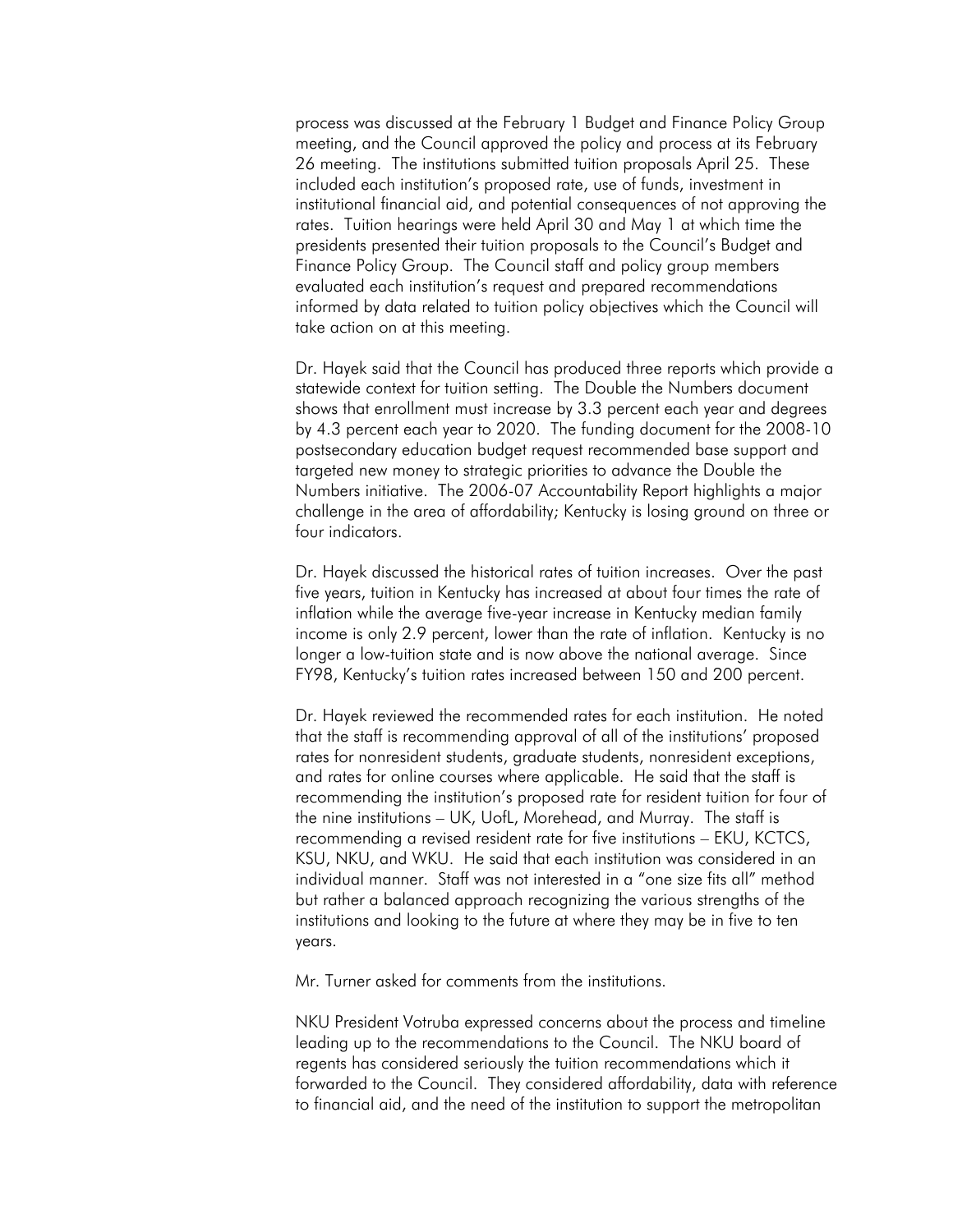region. He said that the reforms passed in 1997 were about the ability to compete in a world where talent rules and the ability to produce and retain talent is a key. He asked the Council to consider the tuition proposal submitted by NKU based on the institution's performance to date.

EKU President Whitlock also expressed concern about the process leading up to the recommendations. He said that the value of an education should be considered along with cost. He said that EKU looked at the realities that face the institution and what it will take to preserve access. Part of the institution's approach was to put more money into need-based aid. He said the institution looked at quality and value and what it would take to continue to actively pursue the House Bill 1 goals. He stated that no one at EKU is satisfied with the institution's persistence and graduation rates but said it will take resources to improve those. Through the years there have been increased state appropriations but there have been budget cuts as well which result in cuts in staff and faculty positions. He said that a critical factor in affordability is the total cost of attendance. While it is true that EKU's tuition is at the  $75<sup>th</sup>$  percentile among the state institutions, EKU's total cost of attendance is below average. Despite the fact that over the last fiveyear period EKU's average tuition increase has been 14.1 percent, over the preceding years the tuition increases were below average.

Dr. James Chapman, KSU interim provost, discussed the student debt of KSU students. He said that a majority of KSU's entering students require remedial education. Because it will take longer for these students to graduate, most students will use up their financial aid and grants and will need to incur debt to complete their education. The institution is working with these students to avoid unnecessary debt. Among other things, KSU is looking at lowering the hours in degree programs so that students will have fewer hours for completion and is establishing a scholarship program for students who are close to completion to find ways that they can pay for their cost of instruction and keep their debt minimal as they complete their degrees. He pointed out that the net cost of attendance at KSU is the second lowest compared to the other institutions. KSU has tried to keep its tuition low in recent years. He said that the institution thinks that its tuition request is reasonable and asked the Council to consider its proposal.

WKU President Gary Ransdell also expressed concern about the process and timeline for the Council's approval of the tuition proposals. He said that WKU held campus forums to discuss the tuition recommendations prior to its board taking action. Once the board acts, the tuition increase goes into the budget process and it is now a very short time period to the start of the new fiscal year. He said that salary increases are already in place and notices about financial aid and scholarship awards have already been sent to students. If the Council's staff recommendation is approved, this will result in a \$962,000 cut to WKU's budget for next year which will result in additional staff layoffs and decreased student services. He said the quality of what is offered the students will suffer if the tuition increase is reduced from 9 to 8 percent. He asked the Council to (1) work in cohesion with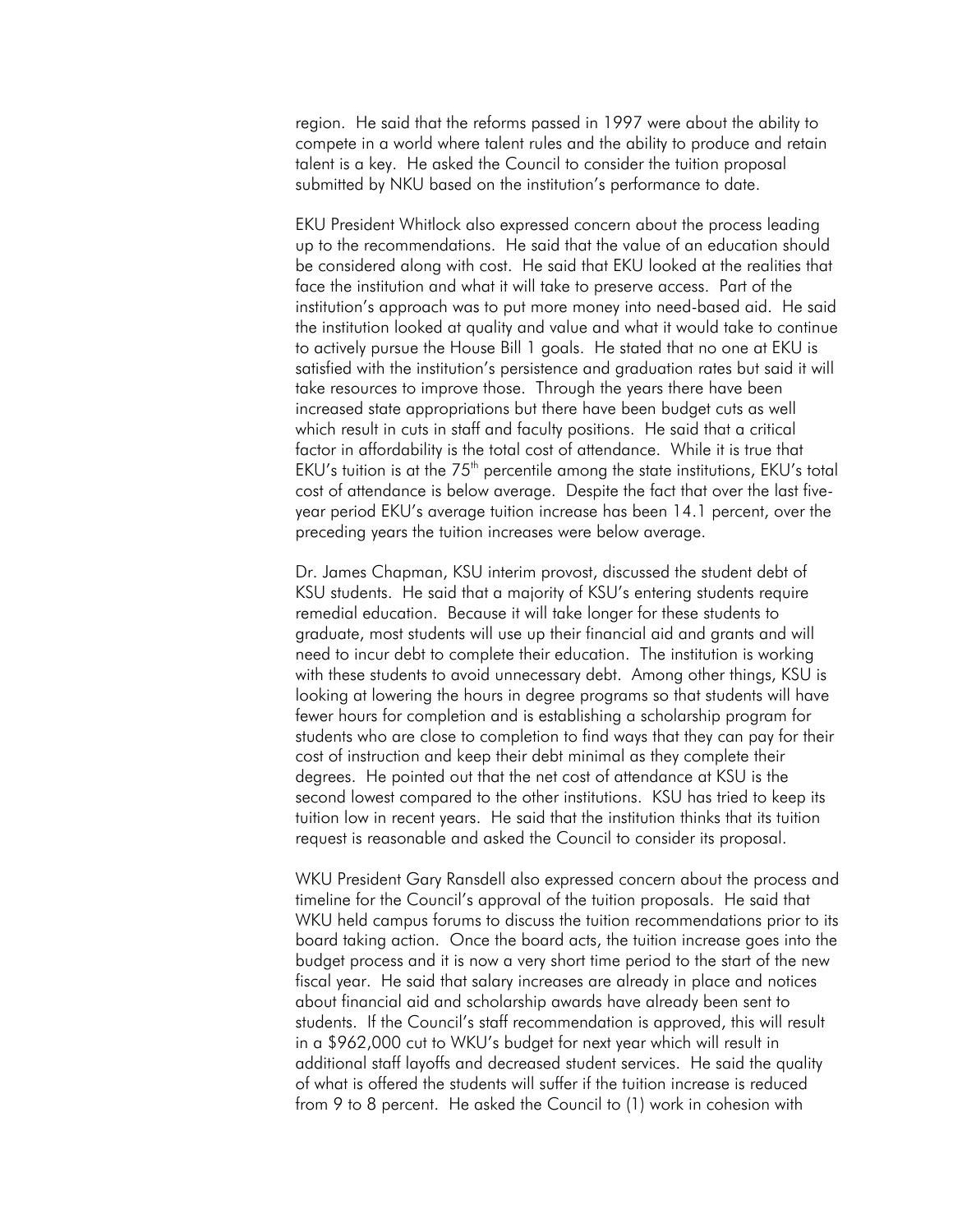WKU's governing board and approve its recommendation, (2) begin immediately setting tuition parameters or caps for next year, and (3) if the staff recommendation of 8 percent is approved, allow WKU to raise its nonresident rate 13.2 percent to cover the margin.

Dr. Hayek said that the Council's tuition policy states that nonresident undergraduate tuition and fee charges shall be not less than 1.75 times higher than Council-approved resident rates for the 2008-09 academic year. He said that there is no cap in percentage in the policy.

KCTCS President Mike McCall also expressed concern about the process and timeline for developing the tuition recommendations. He said that he would like to have more dialogue between the Council staff and the staff at the institutions prior to bringing the recommendations to the Council. Dr. McCall said that the real problem is the failure of the General Assembly to provide adequate funding for postsecondary education reform and to provide the resources that were needed in previous years but particularly this year. This resulted in putting the Council in a position of being faced with the public pressure of affordability that leaves a perception that the institutions are not concerned about tuition. He said that all of the institutions are concerned about tuition and would like to keep it low but have been forced into a situation that because of that failure and several years of budget cuts tuition has to be raised. He said that the students who enroll at KCTCS are choosing between going to another Kentucky institution or to a KCTCS institution. He said that the KCTCS tuition rate is compared against the other public institutions in the state. The KCTCS board of regents spent considerable time in deciding on the tuition rate. The \$6 increase per credit hour will have a devastating impact on KCTCS which will result in capping enrollments and offering fewer courses. Dr. McCall requested that the Council consider something other than the \$6 increase per credit hour that has been proposed.

There were no comments from UK, UofL, Morehead, and Murray.

Mr. Turner thanked the institutions and the staff for the amount of time they have spent in what clearly were stressful and very time-constrained conditions. He said that he will ask for an evaluation of the tuition-setting process and the budget development process. He said there needs to be better collaboration with the executive and legislative branches of government. If everyone is committed to the Double the Numbers initiative, a sustainable, predictable funding model is required for the next 12 years. The institutions are being charged with doubling the numbers and there is cost associated with that, so there needs to be some general agreement that those costs will be covered. Mr. Turner said that the Council and the institutional boards must work together and some things need to be looked at collaboratively such as means testing as a way of addressing an imbalance in subsidizing public education and back end loading tuition. He said that clearly students who complete the first year of college are retained at a much higher level. If they see the advantage in completing that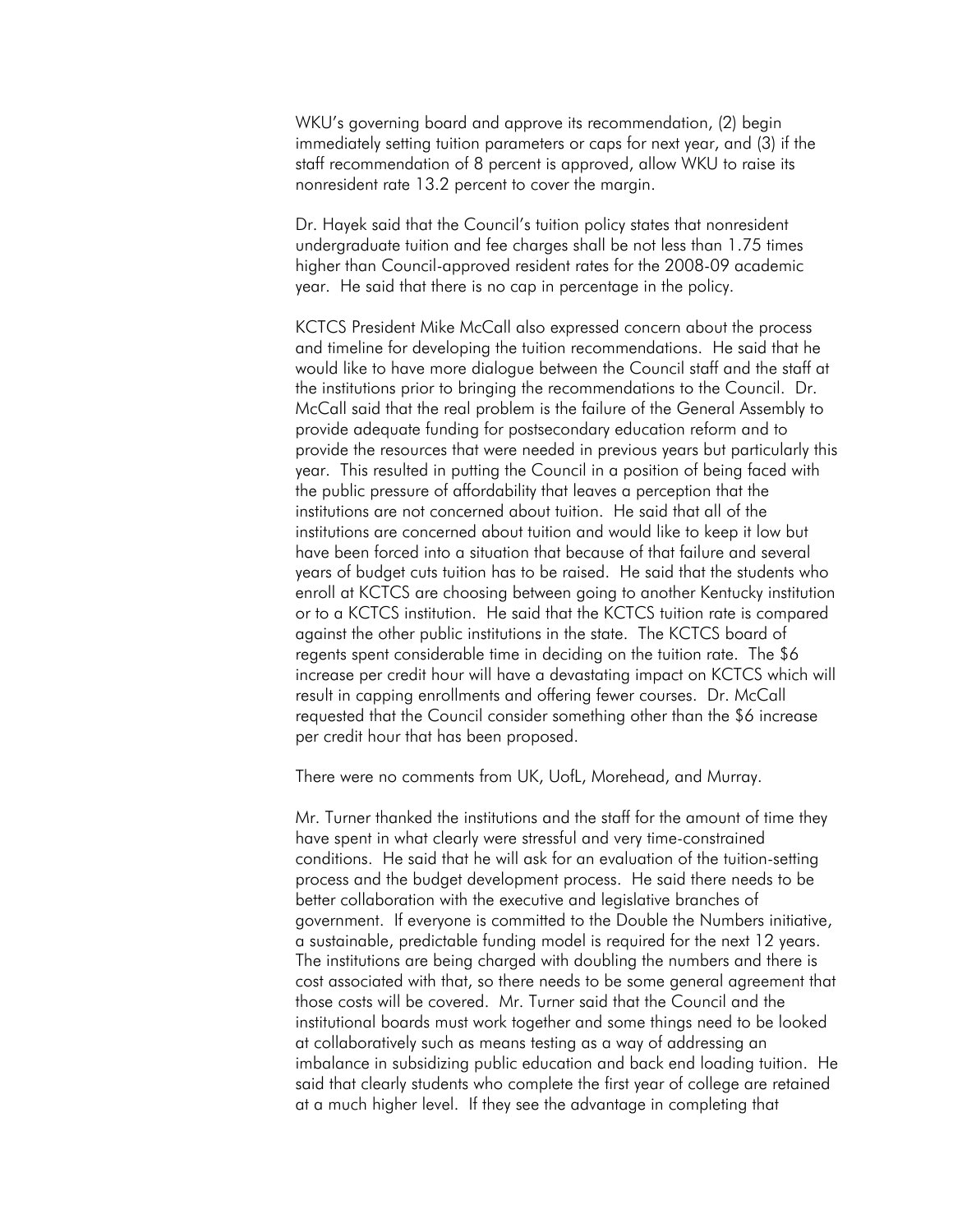baccalaureate degree, there is a willingness to consider it an investment rather than a cost. He referenced the Blair Proposal where postbaccalaurate award earnings are taxed at a differential rate. Proposing per credit hour rates rather than fixed full-time rates like Morehead's proposal should be considered. He said that a different dialogue needs to be created in Frankfort about where the state wants to go with postsecondary education. There may be some tough policy decisions that need to be made. All of the issues should be put on the table for discussion and at least get an indication about the willingness of Kentucky's elected officials to support postsecondary education. He said that the Council members participate at great personal expense because they are interested and they want to see the Commonwealth of Kentucky move forward. He hopes that people understand that the Council members are the institutions' biggest supporters.

Mr. Weis said that he is concerned that the institutions did not come forward with what will be done differently as a result of these tuition increases. He asked that future tuition or budget requests include goals, such as methods for adequately transferring credits from the KCTCS institutions to the fouryear institutions, comparable number of hours required for degree completion at all institutions across the state, and other methods that institute some sort of best practice. He said that the legislature should come forward to help. A strategy should be developed where the cost of the education is meeting the goals and the productivity needed. He said that the Council, the institutions, and the legislature should work together to get this accomplished.

Mr. Flanagan suggested that the Council approach each institution on its individual merits and vote on each individual recommendation.

Mr. Turner said that he will ask for a roll call vote on each motion.

VOTES ON 2008-09 TUITION AND MANDATORY FEE RATES

MOTION for UK: Mr. Hall moved that the Council accept the staff recommendation for the University of Kentucky [9 percent increase for 2008-09 resident undergraduate tuition and mandatory fees]. The motion was seconded by Ms. Bertelsman.

VOTE: The motion passed unanimously.

MOTION for UofL: Mr. Canafax moved that the Council accept the staff recommendation for the University of Louisville [9 percent increase for 2008-09 resident undergraduate tuition and mandatory fees]. The motion was seconded by Ms. Maclin.

VOTE: The motion passed unanimously.

MOTION for MoSU: Ms. Maclin moved that the Council accept the staff recommendation for Morehead State University [7.4 percent increase for 2008-09 resident undergraduate tuition and mandatory fees]. The motion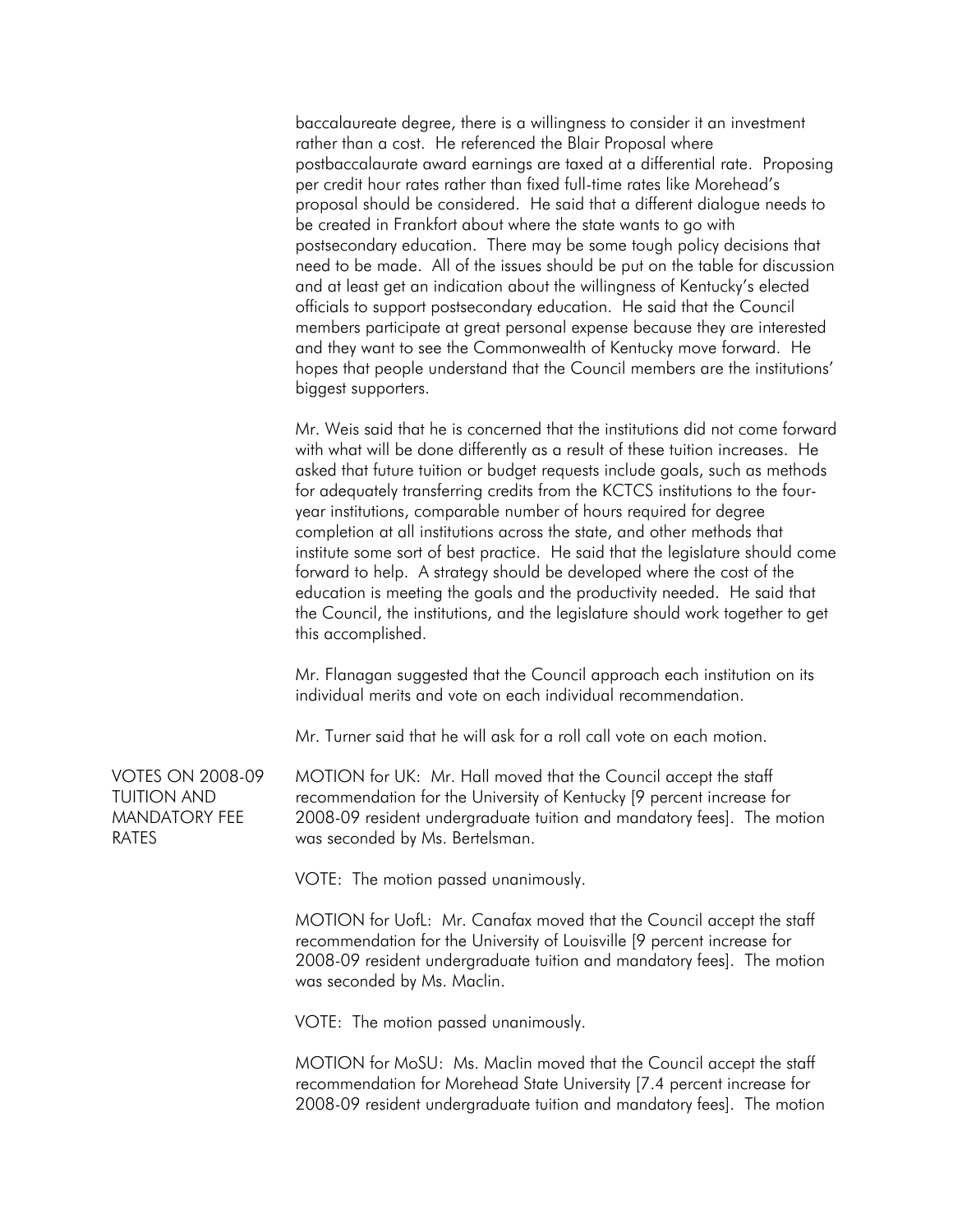was seconded by Ms. Osborne.

VOTE: The motion passed unanimously.

MOTION for MuSU: Mr. Wattier moved that the Council accept the staff recommendation for Murray State University [6.1 percent increase for 2008- 09 resident undergraduate tuition and mandatory fees]. The motion was seconded by Ms. Maclin.

VOTE: The motion passed with Mr. Wattier voting no.

MOTION for EKU: Ms. Bertelsman moved that the Council accept the staff recommendation for Eastern Kentucky University [7 percent increase for 2008-09 resident undergraduate tuition and mandatory fees]. The motion was seconded by Mr. Flanagan.

VOTE: The motion passed unanimously.

MOTION for KSU: Mr. Hall moved that the Council accept the staff recommendation for Kentucky State University [7 percent increase for 2008- 09 resident undergraduate tuition and mandatory fees]. The motion was seconded by Mr. Canafax.

VOTE: The motion passed unanimously.

1st MOTION for NKU: Ms. Bertelsman moved that the Council accept the staff recommendation for Northern Kentucky University [8.5 percent increase for 2008-09 resident undergraduate tuition and mandatory fees]. The motion was seconded by Ms. Osborne.

VOTE: The motion failed with six yes votes (Bertelsman, Hall, Osborne, Quarles, Skaggs, Turner), five no votes (Canafax, Flanagan, Moore, Wattier, Weis), and Phyllis Maclin abstaining.